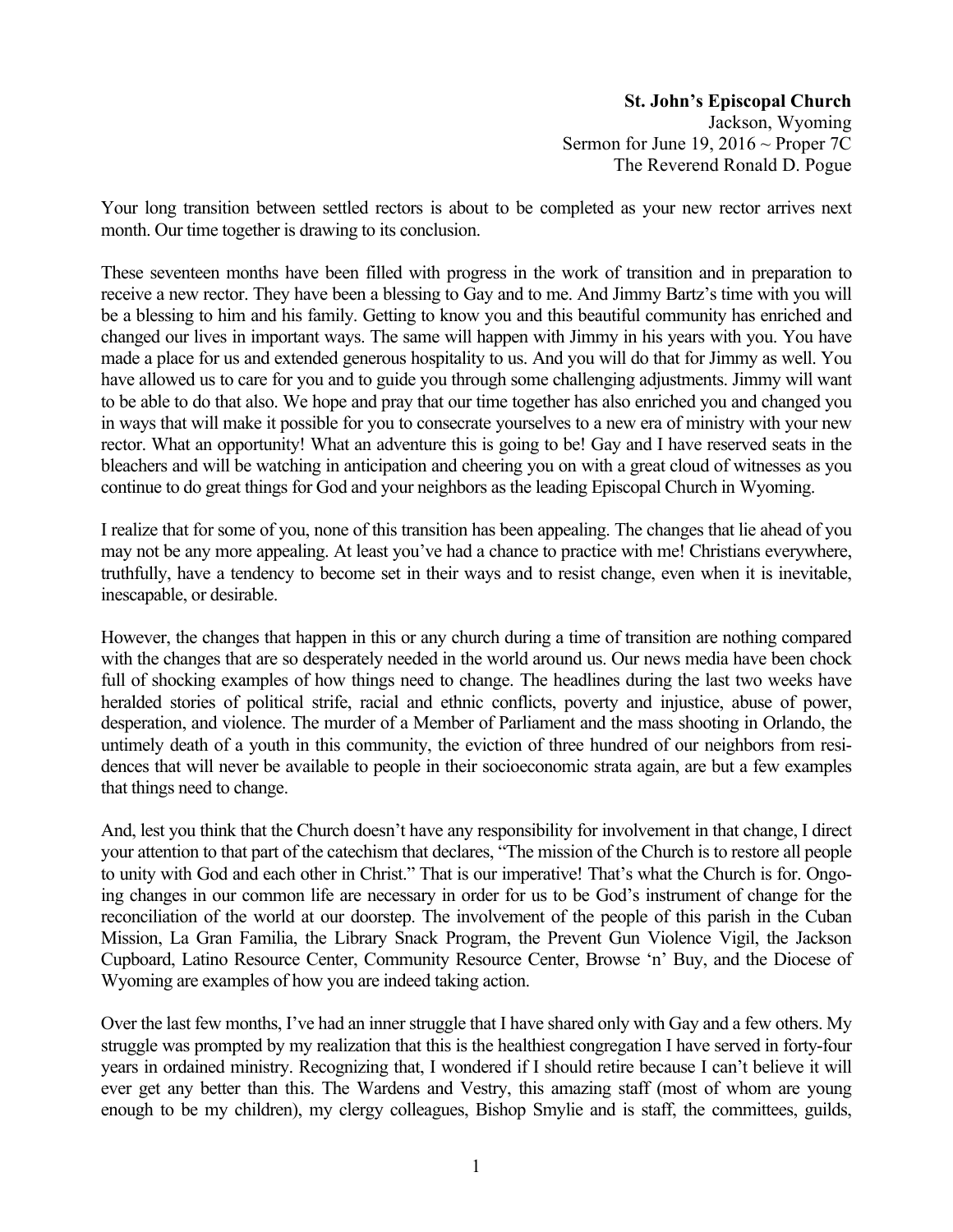ministry groups and their leaders, the Liturgical Ministers, the Musicians, the children and youth, the Healing Ministers, and, of course, last but not least, the exceptional coffee, make St. John's a whole and holy community of people in the Episcopalian branch of the Jesus Movement. Perfect? Of course not! But you are steadily moving in that direction, toward maturity in your faith and in your life together. You are growing spiritually and the fruit of that is evident. As Jesus said, "You will know them by their fruits" (Matthew 7:16).

I want to encourage you to continue and I also appeal to you today to do even more in expanded involvement and funding in these endeavors, in advocacy that addresses wealth inequality, housing, racism, and injustice, and in continued efforts to strengthen the spiritual health and quality of your life together. As today's readings remind us, this is the heritage of the People of God.

God does most of the work. That's the hard part for us. It's about grace. It's about trusting God to change us so we can change the world. We'd rather read a self-help manual and fix ourselves up. But the truth of the gospel and the good news of the gospel is that God does most of the work. The Church is here week after week to remind us of that. How can we experience this lifelong process of mental revolution that can impact the evil forces of this world, such as poverty, racism, and injustice?

Desire it. Admit that you can't save yourself or save the world by yourself. Believe that the One who is greater than you can transform you. Continually turn your life and the life of your Church over to him. Believe that the best years of St. John's Episcopal Church in Jackson Hole are in the future that God is setting before you.

That One, Jesus Christ, is here to meet us at his Table. Whether our attitude is right or not, he is always here. But when we come desiring, admitting, believing, surrendering, when we are as receptive and trusting as children, when we receive him in this way, it is the first step in the journey *from* slavery – to the past, to hurts, to disappointments, to prejudices, to the way we've always done it – *to* the glorious liberty which is the destiny and the inheritance of the children of God. You don't want to shortchange yourself.

One day at a place called Caesarea Philippi, Jesus asked his followers, "Who do you say that I am" (Mt. 16:15)? In that spirit, I invite you to ask yourselves every day, "Who is Jesus Christ and what difference does he make?" There are answers to that question in the Scriptures and in the confessions of the Church. But it is imperative that the question be answered again and again in the heart of each disciple and each congregation from generation to generation in our ongoing pilgrimage from slavery to freedom. For it is in that living, giving relationship that the Word again takes on flesh and dwells among the people who live in the mission field at the doorstep of this church.

I remind you one last time – Those doors open outwards and so do your lives. What happens in here is to equip and empower us to be the Body of Christ out there. We receive Word and Sacrament so that we might become Word and Sacrament in a world of hurt, of today and tomorrow, not that of yesterday. And, the good news for St. John's is that God still has a unique mission for you that no other faith community has been called to serve in this part of Creation. Freely you have received. So freely give. Don't hold back. God will be glorified, that glory will be reflected in your life together, lives will be transformed, and you will become the change that changes the world!

So, your new Rector, who was elected during prayer in this very room, is on his way to you. I know you will receive him and his family with the same radical hospitality and extravagant generosity you have extended to Gay and me. As I think about this church in this verdant valley, blanketed by